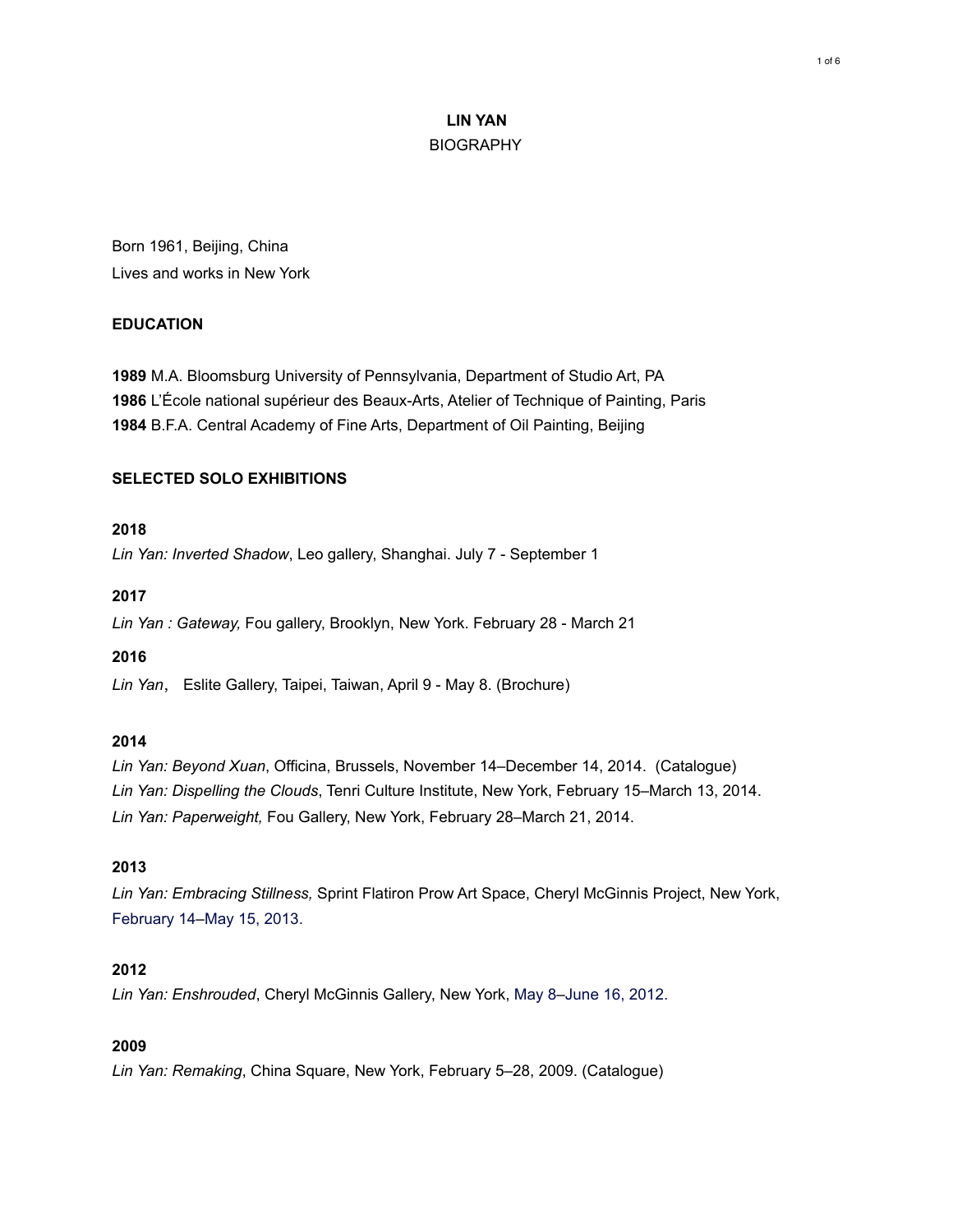### **2006**

*Lin Yan: Echoes in the Moment,* China 2000 Fine Art, New York, 18 May–24 Jun, 2006. (Catalogue)

### **1996**

*Lin Yan: To Beijing,* Open House Exhibition, New York.

#### **1991**

*Lin Yan: The Beginning,* Twin Cranes Gallery, Seattle.

#### **1988**

*Lin Yan: Tai Chi in Painting,* Haas Gallery, Bloomsburg University, Pennsylvania.

#### **SELECTED GROUP EXHIBITIONS**

#### **2017**

*Useless Value - Lin Yan, Yin Xunzhren and Ai Jing,* Wanying Art Space, Shijiazhuang, China, December 24, 2017 – March 27, 2018.(Brochure)

*Loom – Contemporary Art,* Suzhou Jinji Lake Art Museum, Suzhou, China. June 24 – August 27, 2017 *Crisscrossing East and West: The Remaking of Ink Art in Contemporary East Asia,* Museum of Contemporary Art – Yin Chuan, China. June 27 - August 20, 2017. (catalogue) *Twenty Years of Contemporary Ink Art at Kaikodo*, Kaikodo gallery, New York. May 2 - June 28, 2017 *The Dark Matters,* White Rabbit Gallery, Sydney, Australia March 8 - July 30, 2017

#### **2016**

*In Perspective,* Chambers Fine Art, New York, November 17, 2016 – January 28, 2017 *The 3rd CAFAM Biennial,* CAFA Art Museum, November 9, 2016 – January 28, 2017 *Boundaries of the Spirit,* NanHai Art, San Fransisco, CA, Jun 18 - July 23 (Brochure & Catalogue)

### **2015**

*Lin Yan & Wei Jia: A Garden Window,* Kwai Fung Hin Gallery, Central, Hong Kong, November 17 - December 16, 2015 (catalogue) *Sovrapposizioni Di Immagini,* Casa Dei Carraresi, Treviso, Italy, June 20- July 1, 2015

### **2014**

*Double Vision: The Culture China Overseas Chinese Women's Invitational Exhibition, He Xiangning Art* Museum, Shenzhen. November 8-March 8, 2015. (Brochure & Catalogue) *China Twelfth National Art Exhibition - Mixed Media Paintings,* Hebei Museum, Shijiazhuang. September

16 - October 30, 2014. (Catalogue)

*Modernity 3.0: Bridging East - West Art*, New York University 80 Washington Square East Gallery, New

York, June 5-July 12, 2014. (Brochure & Catalogue)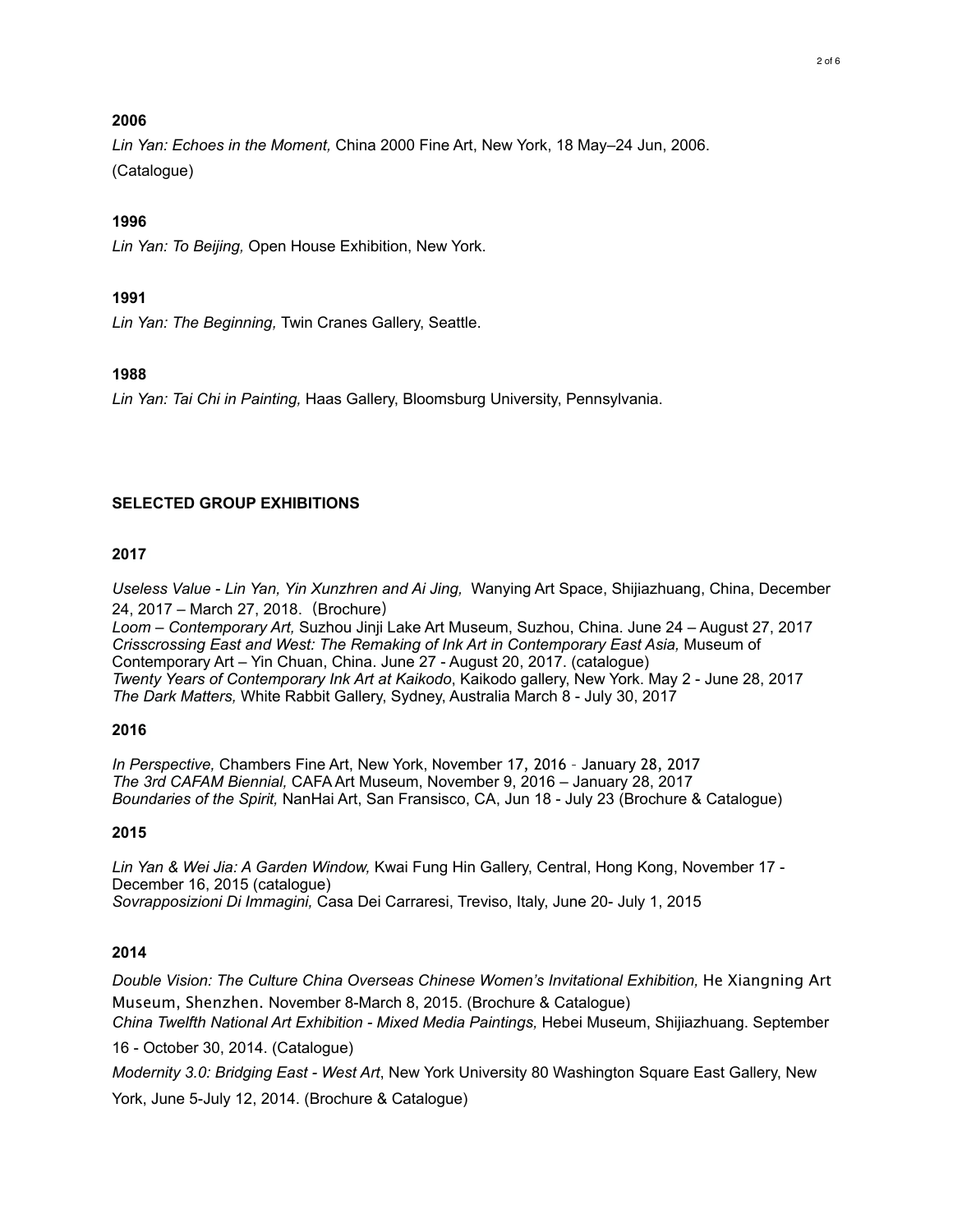*Tales of Two Cities: New York & Beijing*, Bruce Museum, Greenwich, May 3–August 31, 2014.(Catalogue) *Transcending Boundaries: Qin Feng, Wei Jia and Lin Yan*, Amy Simon Fine Art, Westport, May 3–August 31, 2014.

*Start from Tradition: Lin Yan & Wei Jia*, Cheryl McGinnis Gallery, New York, May 1–June 1, 2014.

## **2013**

*New York Beijing, Here There,* Yuan Art Museum, Beijing, October 24–November 5, 2013

# **2012**

*4th Taipei Contemporary Ink Painting Biennial,* National Democracy Memorial Hall, Taipei, December 7– 18, 2012. (Catalogue)

*Art on Paper 2012 Biennial,* Weatherspoon Art Museum, NC, October 21, 2012–January 13, 2013. (Catalogue)

*Vaulting Limits,* Tenri Cultural Institute of New York, New York, May 4–25, 2012. (Catalogue)

## **2011**

*Asian Variegations,* Chelsea Art Museum, New York, December 8–16, 2011. *2011 Paper Art Biennial,* National Art Gallery, Sofia, Bulgaria, May 5 –June 5, 2011. (Catalogue) *Giving and Receiving*: *A Collaborative Exhibition of Contemporary Artists from China and the USA,* CU Art Museum, University of Colorado, Denver, April 8–July 22, 2011. (Catalogue)

### **2010**

*Echoes from the Past,* Amy Simon Fine Art, Westport, CT, November 6–December 11, 2010. *3rd Contemporary Ink Painting Biennial,* Taipei National Museum of History, Taiwan, August 13– September 12, 2010. (Catalogue) *Spring Equinox,* Yuan Art Museum, Beijing, March 21-April 21, 2010. (Catalogue) *Intertwining Layers - Wei Jia & Lin Yan*, Cheryl McGinnis Gallery, New York, January 22-February 26, 2010.

### **2009**

*Here & Now: Chinese Artists in New York Chapter 1,* Museum of Chinese in America, New York, September 22-November 2, 2009. (Catalogue) *Making It,* Deutsche Bank 60 Wall St. Gallery, New York, April 2-July 31, 2009. (Catalogue)

### **2008**

*From Realism to Abstract : The 2nd exhibition of Chinese Abstraction, One Moon Contemporary, Beijing,* November 22, 2008–January 3, 2009. (Catalogue)

*Art Graduate Reunion Exhibition, Class of 1980, Studio III, Department of Oil Painting: Celebrating 90th anniversary of Central Academy of Fine Arts,* Loft 3 Gallery, 798 district, Beijing, September 20–October 28, 2008. (Catalogue)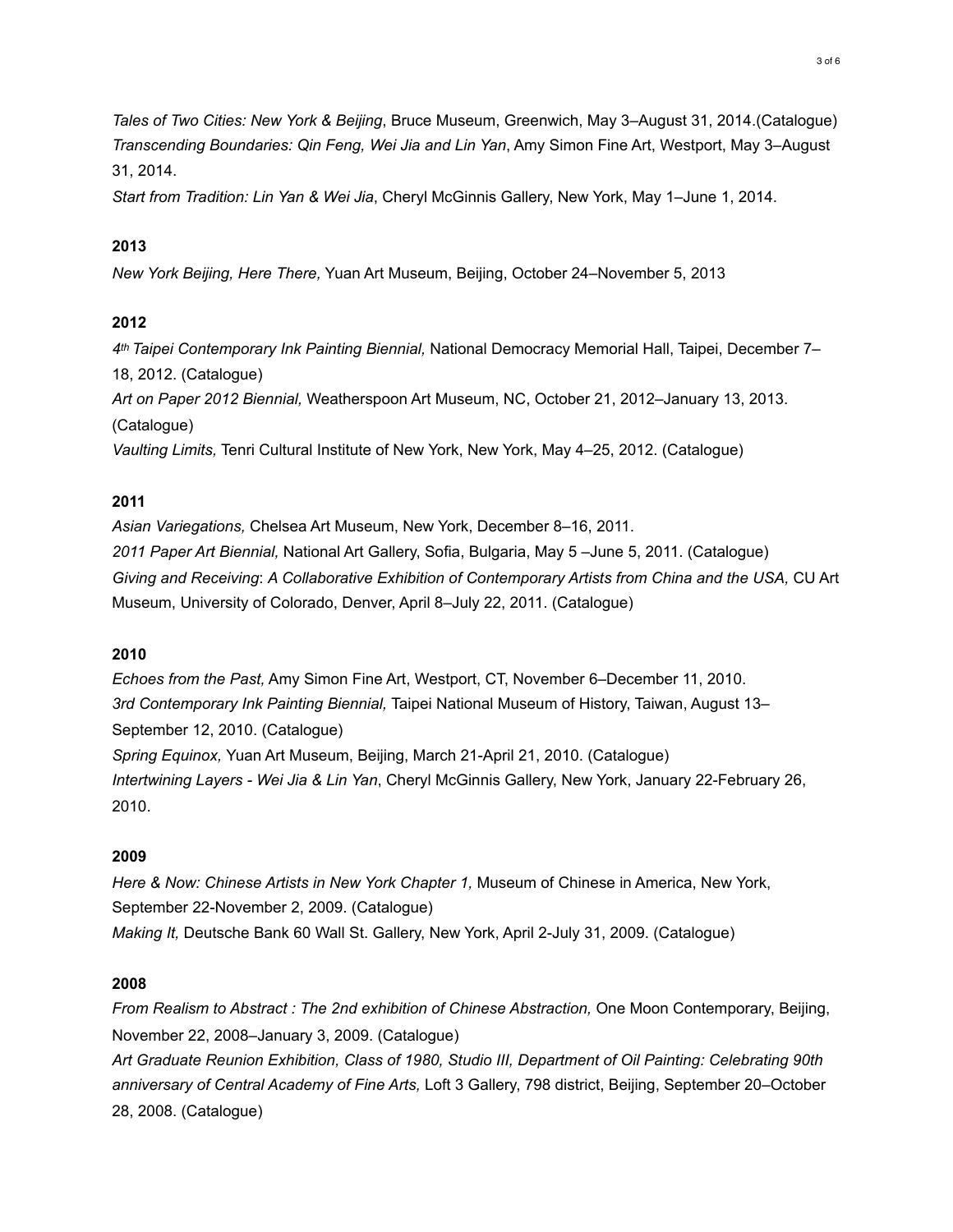*Shanghai MoCA Envisage II: Butterfly Dream,* Museum of Contemporary Art, Shanghai, September 10– November 9, 2008. (Catalogue)

*Cross Reference: 11Artists from NY,* Shuimu Art Space, 798 Art district, Beijing, July 19–September 7, 2008. (Catalogue)

*Then and Now: Chinese Art from 1710 to 2007,* Lamont Gallery, Phillips Exeter Academy, Exeter, NH, July 8–July 30, 2008.

*Chinese Gardens for Living: Illusion into Reality,* The Dresden State Art Collections, Germany, June 28– October 31, 2008. (Catalogue)

*The Transforming Marks of Ink,* The Dresden State Art Collections, Germany, June 27–September 14, 2008. (Catalogue)

*Chinese Traditions Reconfigured,* Amy Simon Fine Art, Westport, CT, May 10–Jun 14, 2008.

*Touched by Women's Hands,* curated by Lin Yan*,* Smithsonian Institution - Flushing Town Hall, New York (2007), Cheryl McGinnis Gallery, New York, February 22–April 5, 2008. (Catalogue)

## **2007**

*Reboot - the 3rd Chengdu Biennial,* Chengdu Contemporary Art Museum, China, September 14–October 12, 2007. (Catalogue)

*Responding & Corresponding,* National Art Museum of China, Beijing, June 30–July 9, 2007. (Catalogue) *In and Out,* 2x13 Gallery, New York, 2007.

*Language / Environment,* Contemporary Museum of Art of Beijing, May 26–August 26, 2007. (Catalogue) *Qi Yun: International traveling exhibition of Chinese Abstract Art,* Contemporary Art Terminal of He Xiangning Art Museum, Shen Zhen. Traveled to: Beijing Now Gallery, Beijing; Hanart T Z Gallery, Artist Commune, Hong Kong; China Square, New York, June 1, 2007–March 1, 2008. (Catalogue) *Translucent, Transparent, Transported,* Cheryl McGinnis Gallery, New York, April 5 –May 5, 2007.

# **2006**

*Visible / Invisible,* One Moon Contemporary, Beijing, December 2, 2006–January 30, 2007. (Catalogue) *Curators' Choice: China, Art,* Complex Museum, Duxbury, MA, September 24, 2006–January 14, 2007. *Travelers Between Cultures–Xu Bing, Gu WenDa, Lin Yilin, Lin Yan and Zhang Hongtu*, Visual Arts Center of New Jersey, NJ, 2006. (Catalogue)

*Trans-Boundary Experiences,* Spool MFG, Binghamton, NY, April 8–April 23, 2006.

*Brooklyn,* Westport Arts Center, CT.

*New Chinese Occidentalism–Chinese Contemporary Art in NY, Ethan Cohen Fine Arts, New York,* January 19–February 28, 2006. (Catalogue)

# **2005**

*Simplicity in Life,* Crystal Foundation Gallery, New York, October 15–November 20, 2005.

# **2003**

*The Paper Chase: Creations in Paper,* curated by Lin Yan*,* China 2000 Fine Art, New York, March, 2003.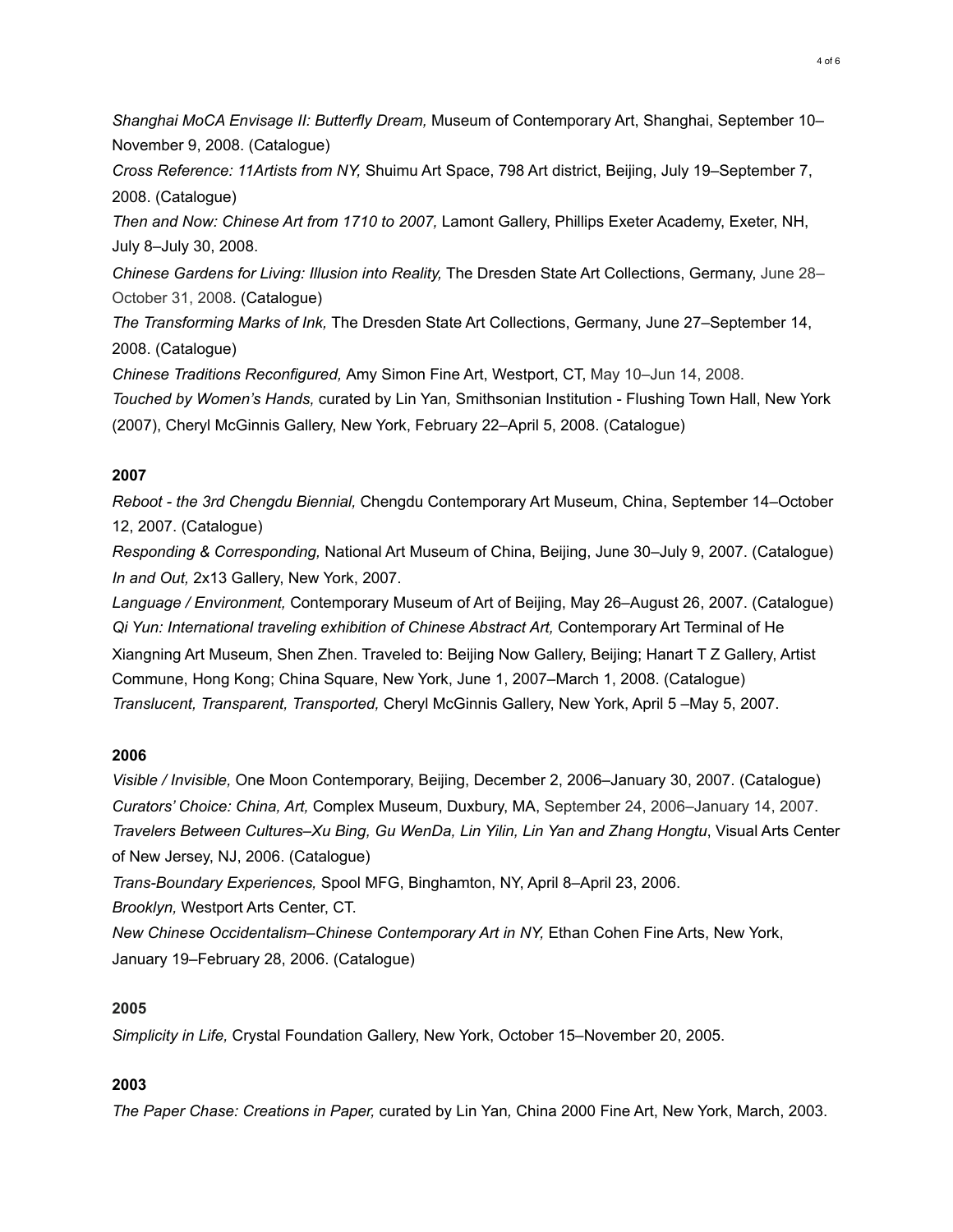### **2000**

*Art Span: Three Generations, Nine Artists in One Family,* satellite show of Shanghai Biennial, Shanghai

### **1999**

*Open Salvo,* White Box Gallery, New York.

# **1998**

*Three Generations of Chinese Modernism –Qiu Ti, Pang Tao, Lin Yan,* Soho20 Gallery, New York. Traveled to: National Art Museum of China, Beijing; Art Beatus Gallery, Vancouver. (Catalogue)

# **1995**

*Recent Paintings by Chinese-American Artists,* The Cork Gallery, Avery Fisher Hall, Lincoln Center, NY. *Man Woman Child/ Husband Wife Son*, Gallery Contempo-Jubilee Arts Center, New York.

## **1994**

*Qi*, Gallery of Central Academy of Fine Arts, Beijing.

## **1991**

*Second Spring: Contemporary Chinese Painting & Sculpture,* University of San Diego, San Diego, CA; San Diego State University, San Diego, CA.

### **1990**

*Pang Family Painting Exhibition* , Lung Men Art Gallery, Taipei. (Catalogue)

# **1987**

*From Central Academy of Fine Arts,* Museum of Tokyo University of Fine Arts and Music, Tokyo

# **1985**

*National Youth Art Exhibition,* National Art Museum of China, Beijing.

# **1984**

*Beijing City Art Exhibition,* National Art Museum of China, Beijing.

# **1979**

*1st Annual Exhibition of China Oil Painting,* Association Zhongshan Park, Beijing.